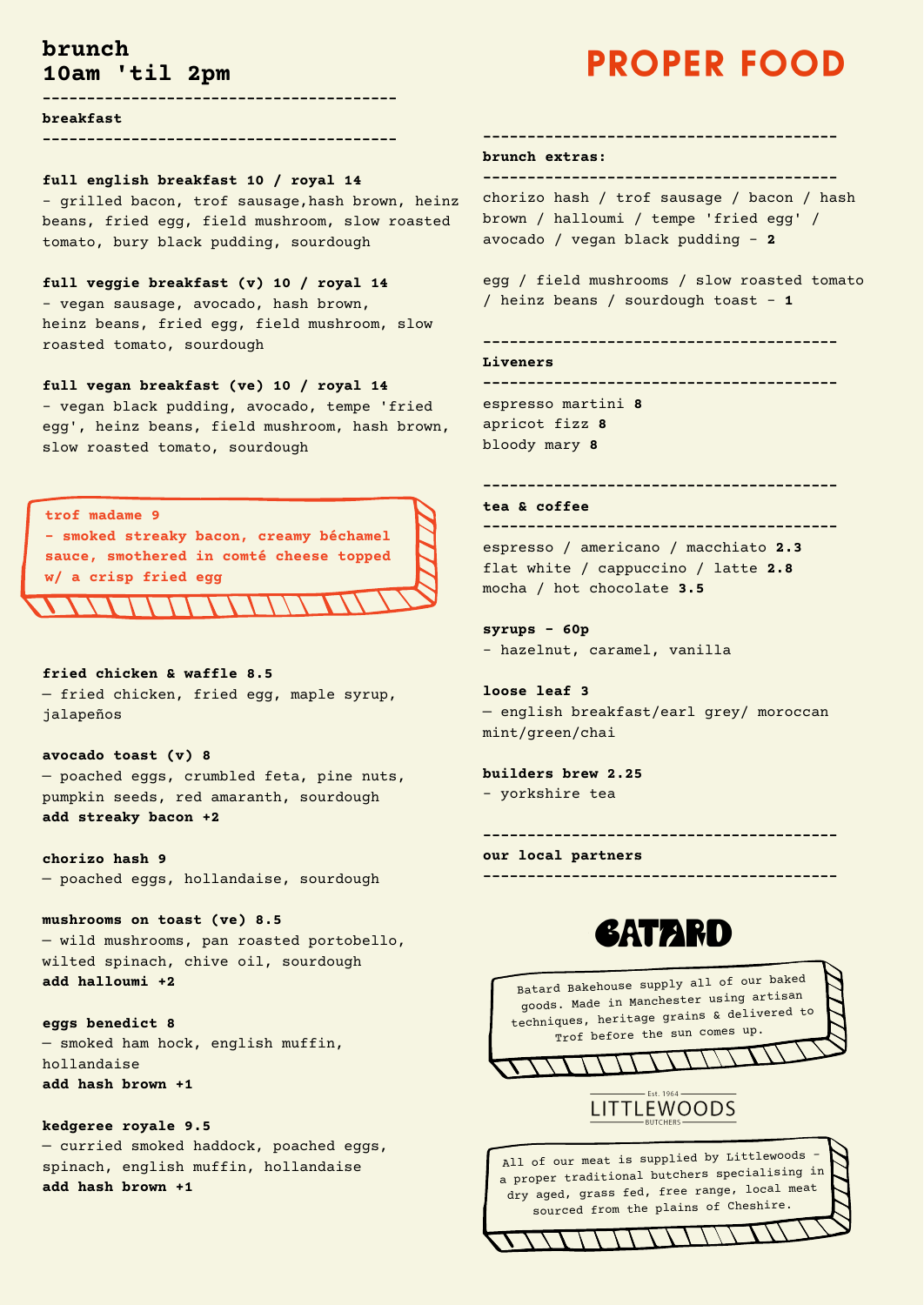**----------------------------------**

**starters & small plates**

#### **----------------------------------**

**avocado (ve) 5** — candied jalapeños, vegan feta, tortilla chips **cauliflower cheese bahji's (v) 5** — mango & jalapeno chutney **buffalo chicken wings 7** — stilton cheese sauce **crispy fried squid 6** — chilli rice flour, lime aioli **korean fried chicken 6.5** — bbq sauce, kimchi aioli, coriander **chicano sausage roll 7** — chorizo spiced, tomato relish **charred broccoli (v) 5** — lemon zest, parmesan, toasted hazelnuts

#### **-----------------------------------**

**trof double cheeseburger's ----------------------------------**

#### **meat 14**

- two 4oz smashed patties, yankie cheese, burger sauce, pickles, batard potato roll, fries

#### **veggie 14**

- two moving mountains patties, yankie cheese, burger sauce, pickles, batard potato roll, fries

#### **vegan 14**

- two moving mountains patties, vegan cheese, burger sauce, pickles, 'brioche' bun, fries

**----------------------------------**

**trof special burger's**

**----------------------------------**

#### **fried chicken burger 13**

— buttermilk fried chicken, trof slaw, tomato relish, burger sauce, pickled onion, batard potato roll, fries

**el chapo burger (v) 13.5**

- moving mountains patty, cheddar cheese, jalapeño salsa, guac, pickled onion, batard potato roll, fries

**the denver burger (ve) 13.5** - moving mountains patty, vegan cheese, chilli jam, peanut butter, fries

```
burger bling!
```

```
smoked bacon - 1 / guac - 2 / pickled
jalapenos - 0.5
```
**----------------------------------**

#### **plates**

**----------------------------------**

**cauliflower tagine & flatbread (ve) 11** — muhammara, coriander pesto, wild rice, mint yoghurt, pickled chillies

**fish & chips 14** — proper mushy peas, chipshop curry mayo **add gravy + 1**

**warm roasted beetroot salad (ve) 9** — dressed cannellini beans, maple pecans, vegan feta, bitterleaf

**chicken caesar salad 11** — anchovy dressing, baby gem lettuce, toasted croutons, parmesan cheese

**steak & chips 17** — pan seared 8oz rump, hand-cut chips, dressed cherry tomatoes, bourbon peppercorn sauce

**chicken & gravy 13** — skinny chips, caper herb salsa

**bangers & mash 12** — trof sausages, proper mash, house gravy

**----------------------------------**

#### **sides**

**---------------------------------** fries (ve) **3.5** handcut chips (ve) **4** truffled chips & parmesan (v) **5** proper mash (v) **4** house salad (ve) **4.5** chipshop curry mayo (ve) **0.5**

# **----------------------------------**

**puddings ----------------------------------**

**sticky toffee pudding (ve) 5.5** — toffee sauce, vanilla ice cream

**chocolate brownie (v) 5.5**

— chocolate sauce, vanilla ice cream



```
ice cream coupe (v/ve) 4
```

```
- vanilla
```
# **lunch + dinner**

**allergens: if you require information about ingredients on this menu or regarding allergens, please speak to your server before placing your order.**